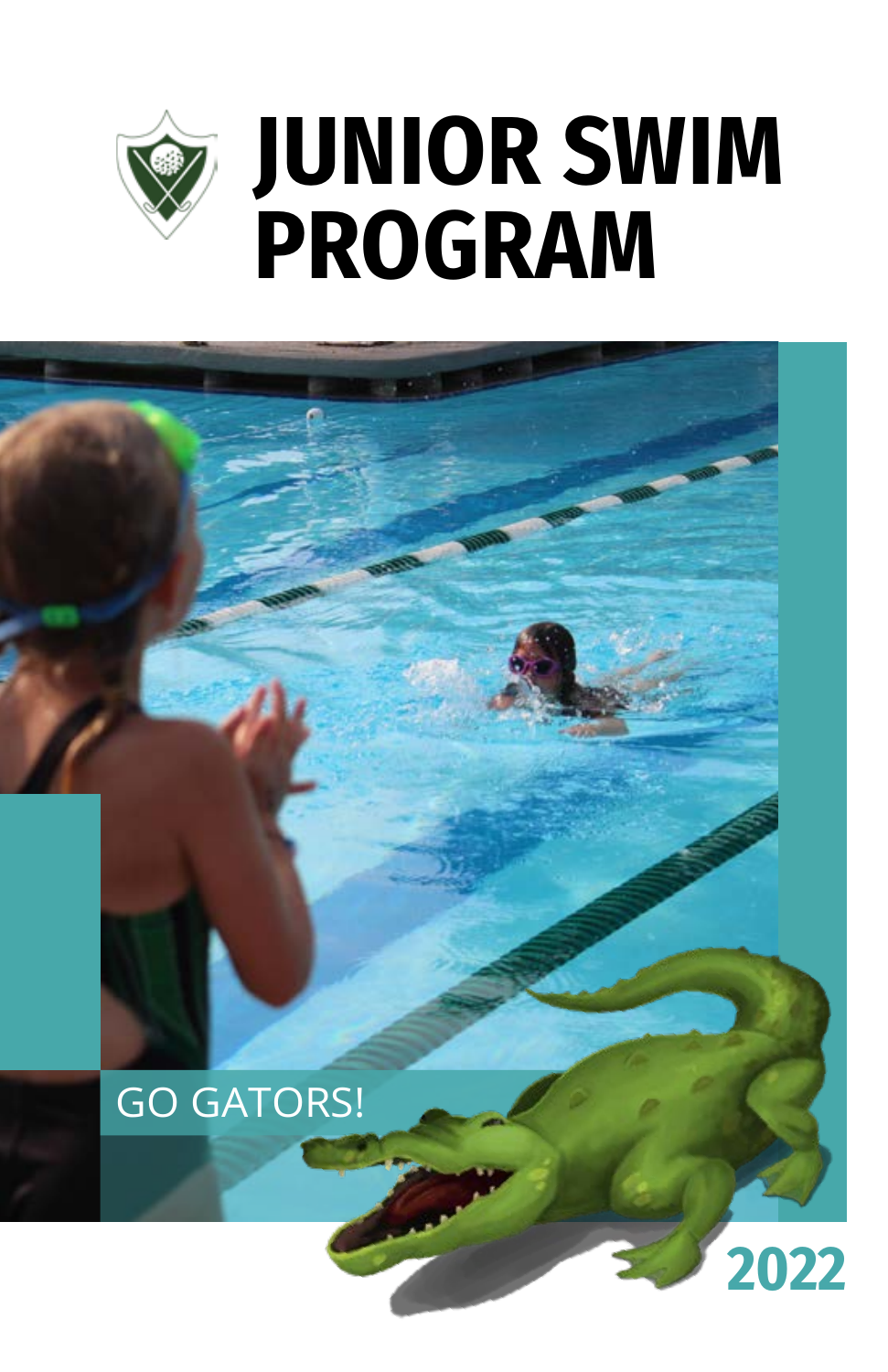## FROM YOUR AQUATICS TEAM

#### DEAR INVERNESS GOLF CLUB MEMBERS,

Hello IGC family! My name is Diego Garcia, and I am as the Aquatics Director at IGC this summer. I am so excited to continue to get everyone involved in our inviting events. I have over 7 years of experience being involved in the pool industry along with teaching swimming lessons for all age groups. It is my goal to provide you and your families a safe, fun pool environment alongside educational swimming lessons. Currently I am studying Accountancy at Northern Illinois University in hopes of achieving my CPA. While I am a numbers guy, I enjoy being able to impact others' lives positively and make long lasting relationships. I believe George Eliot says it best, " What do we live for, if not to make life less difficult for each other." Please feel free to ask me any questions regarding swimming, private lessons, or swim team.



Keep on swimming! **Diego Garcia**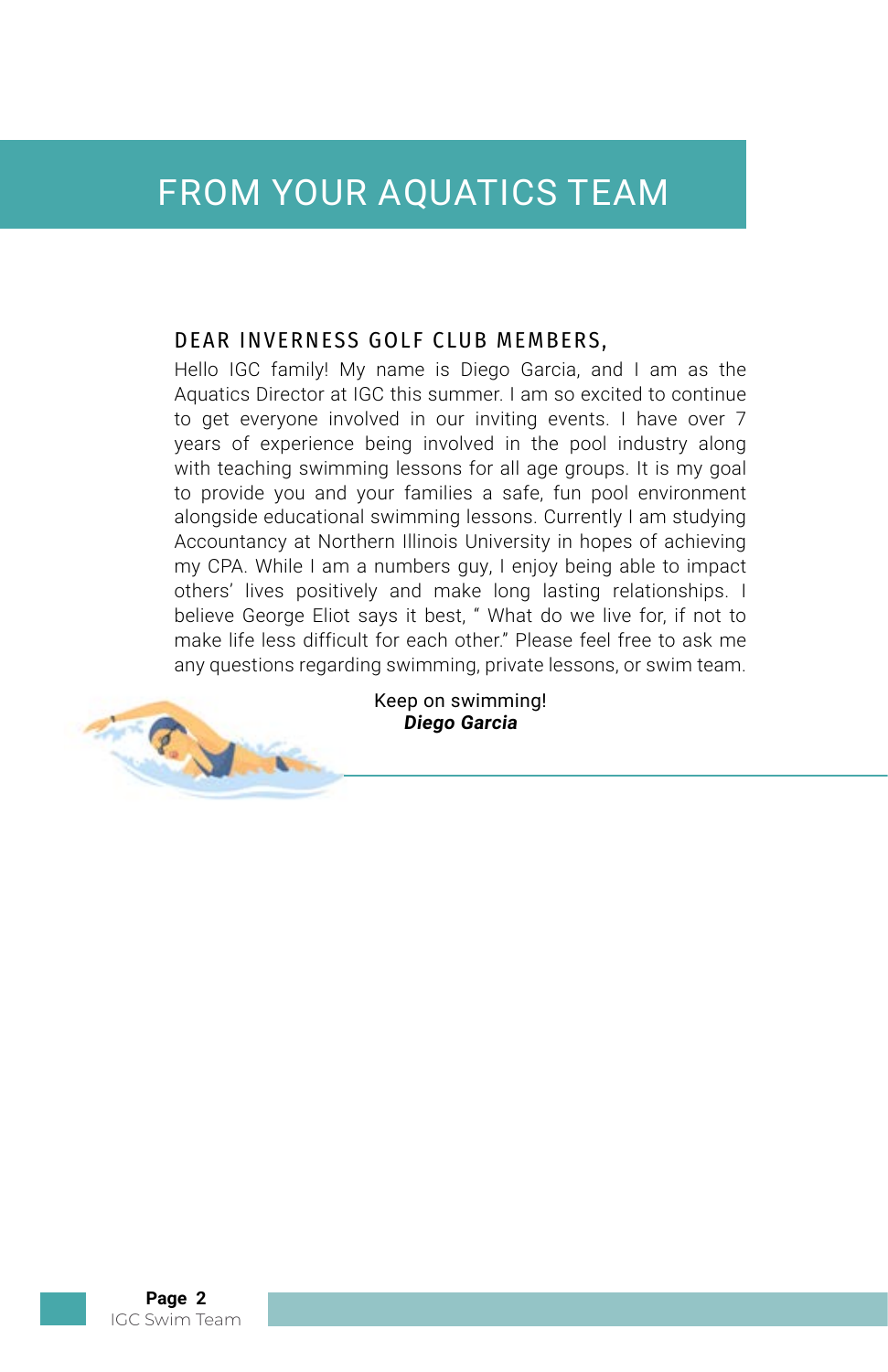

# 2022 AQUATICS STAFF

#### DIRECTOR OF AQUATICS

**Diego Garcia aquaticsdirector@igc-il.org**

#### AQUATICS COACH

**Tommy Gillespie aquaticscoach@igc-il.org**

# 2022 POOL COMMITTEE

**Mark Shacklette**, Chairman **Scott Beutler Jen Bundy Kelly Carroll Jim Kobs Scott Lesht**

**Cindy Payne Nancy Plummer Lori Thompson Kelly Valverde Greg Vrablik**

**CLUBHOUSE** 847-358-2340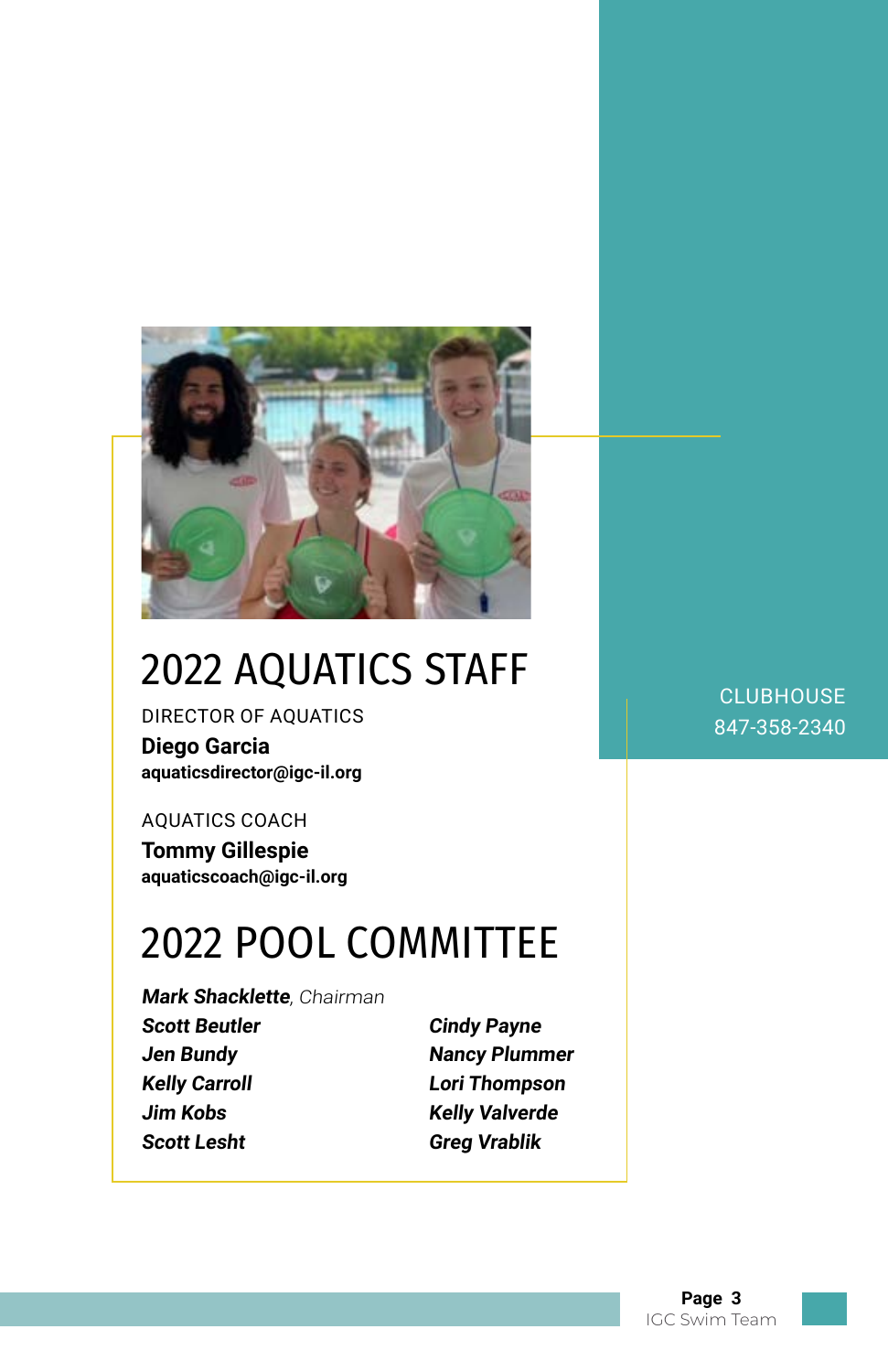

# INVERNESS GOLF CLUB **2022 SWIM MEET SCHEDULE**

#### **Wednesday Nights**

Warm-ups @ 5:00 pm Meets Start @ 5:30 pm June 15 June 22 June 29 July 6 July 13

**Championship Swim Meet July 20**

To keep swim team fun and safe, the 2022 Gators will be competing in house. Our meets will be held at our very own pool with a focus on fun and personal bests!

(Age 5+, must be potty-trained)

**Page 4** IGC Swim Team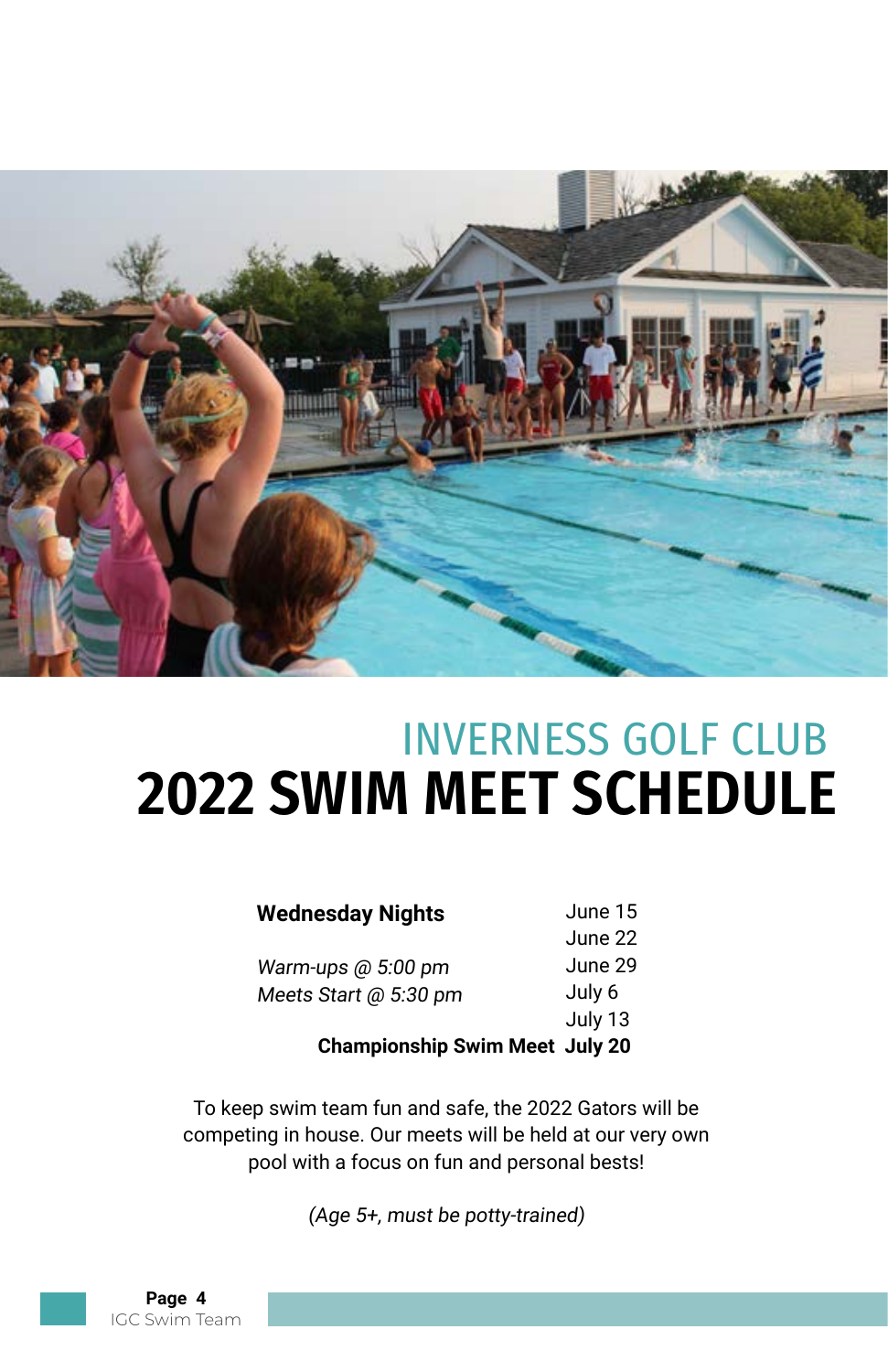# **SCHEDULE & FEES**

| IGC SWIM         | $$150 - One Child$     |
|------------------|------------------------|
| <b>TEAM FEES</b> | \$280 - Two Children   |
|                  | \$410 - Three Children |
|                  | \$540 - Four Children  |
|                  |                        |

- **Practice:** 3:15 4:30 pm TUESDAYS
- **Practice:** 10:00 11:00 am THURSDAYS
	- FRIDAY **Practice:** 10:00 11:00 am

**Practices start Thursday, June 2nd. The last practice will be July 19th** \*\*Deadline to notify the head swim coach if your child cannot attend a meet is the day before a meet (Tuesday) by noon\*\*

**Grandchildren of Senior Members & Regular Members** are invited to join Swim Team, Tennis Team and the Jr. Golf League.

**IGC SWIM LESSONS** 30 MINUTES PER LESSON PRIVATE: \$30 PER PERSON SEMI PRIVATE (2-3 KIDS): \$20 PER PERSON PACKAGE (5 SESSIONS, COST PER PERSON): INDIVIDUAL \$120/GROUP \$110

*Swim lessons are scheduled at the discretion of aquatics instructor. Lessons will not be scheduled during peak times. E-mail aquaticsdirector@igc-il.org to schedule your lessons.*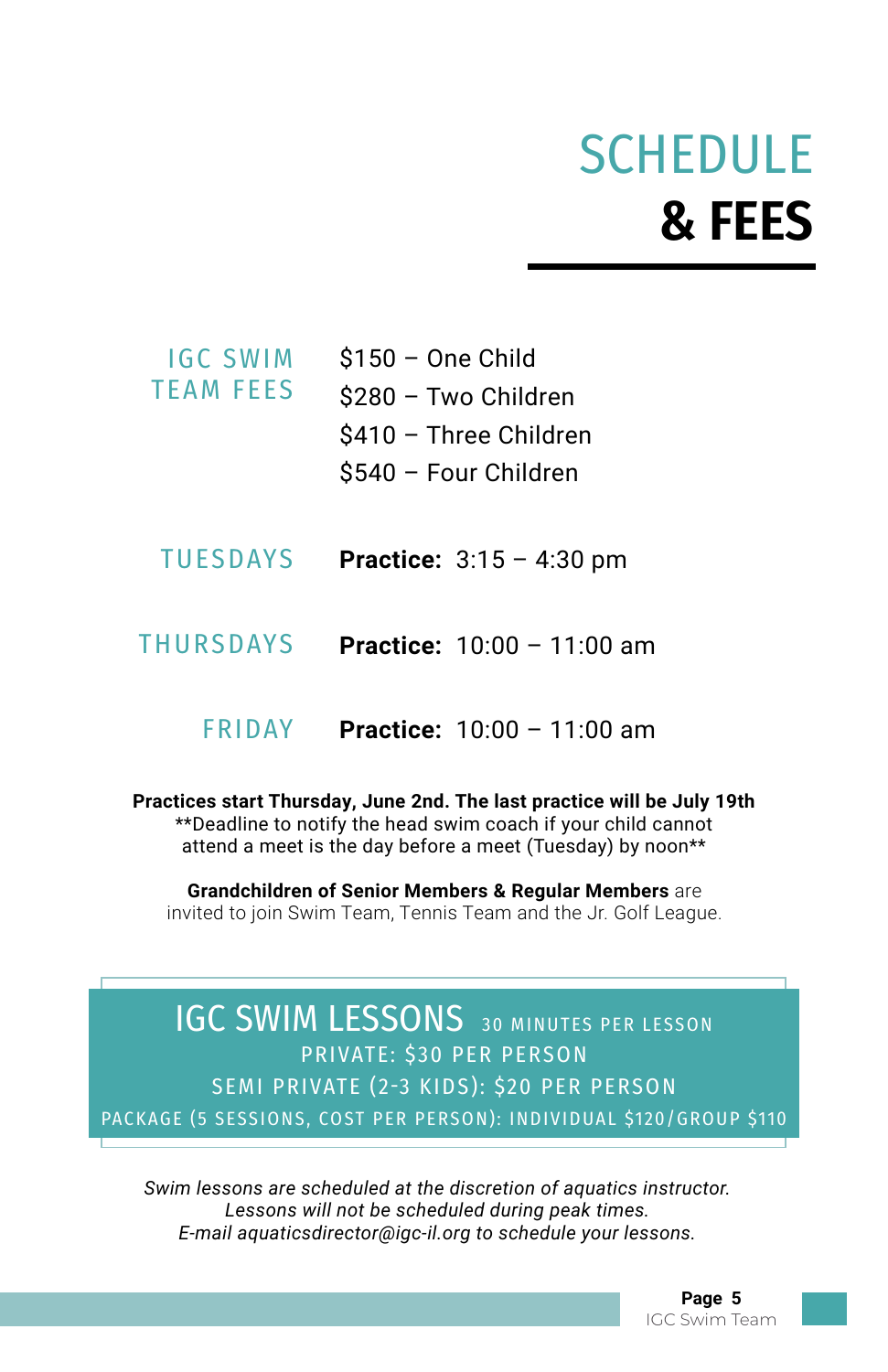

INVERNESS GOLF CLUB SWIMMING POOL **RULES & REGULATIONS** 

#### 2022 HOURS

We are opening with our regularly scheduled hours the Friday of Memorial Day Weekend, May 27th at 3 pm!

## POOL REGULAR HOURS

Beginning Saturday, May 28th through Labor Day: **Lap Swim:** 10 am-11 am Tuesday - Sunday **Open Swim:** 11 am to 7 pm Tuesday - Sunday **Food & Beverage Service:** 11 am to 6 pm

## CLUB & POOL CLOSED

Tuesday, May 31st Tuesday, September 6th (Closed for Season)

## POOL LIMITED HOURS

Pool closes at 3pm on Wednesdays (June 15-July 13) for swim meets Tuesday, August 23rd - Friday, August 26th Pool Open 3 to 7 pm Tuesday, August 30th - Friday, September 2nd Pool Open 3 to 7 pm

> \* Pool will be CLOSED any day following a Holiday \* Pool is closed on Mondays

**Page 6** IGC Swim Team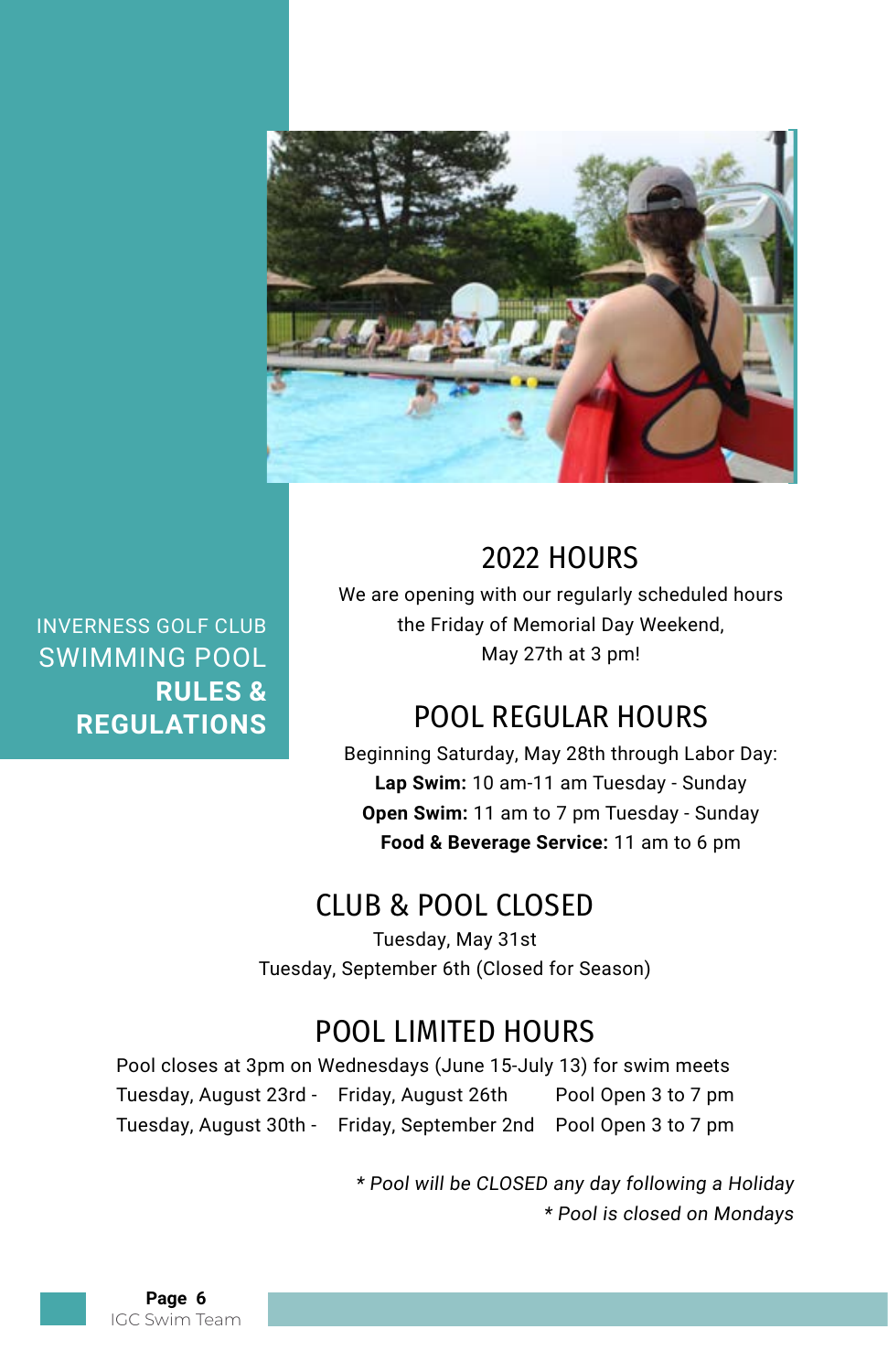## POOL ADMISSION & USAGE

A member is defined as any Club Member of a class approved for pool use. In addition, that member's spouse or significant other, while living with the member in the member's home. In addition, any of the member's children who are unmarried and under the age of 26 years of age and living with the member, in the member's home, shall be eligible for full use of the pool facilities.

Members and eligible family members must sign the pool register upon each admission to the pool. Guests of the members or eligible family members must be introduced, registered and stay with the accompanying member while at the pool. The conduct and charges of the guest are the responsibility of the member. No guest, whether sponsored by multiple members, may use the pool more than six times per season.

All guests must pay the current guest fee approved by the Board. Exceptions include a full-time adult babysitter or nanny designated by the member to supervise their children and the grandchildren of a member when accompanied by the member or eligible spouse. Anyone under the age of 12 must be accompanied by an adult at all times or they will be asked to leave the pool area.

#### HEALTH & SAFFTY REGULATIONS

Federal, State and Local laws will be observed in the operation of our swimming pool. Swimming is permitted only when the Lifeguard is on duty. All who enter the pool do so at their own risk. The Club is not responsible for accidents, injury, or loss of any kind. No running on the Deck. Personal conduct in the pool and locker rooms must be such that the safety of self and others is not jeopardized. During swimming hours, the Aquatics Director & Lifeguards will have responsibility for enforcing the health and safety regulations. At all times, when the pool is open, swimming will be under constant surveillance and supervision. A person under the influence of alcohol or exhibiting erratic behavior shall not be permitted in the pool area. The Aquatics Director or Lifeguards have the authority to enforce all pool regulations and swimming rules and to properly deal with violators as prescribed by the Board of Directors.

Swimming Pool Rules and Regulations may be changed from time to time as experience indicates. Suggestions regarding pool operations, changes, etc. shall be made in writing to the Pool Committee.

*Infringement of health and safety regulations is cause for suspension of pool privileges. The Swimming Pool Committee has the right to suspend the pool privileges of any adult or child who does not comply with the Rules and Regulations or with the instruction of the Aquatics Director.*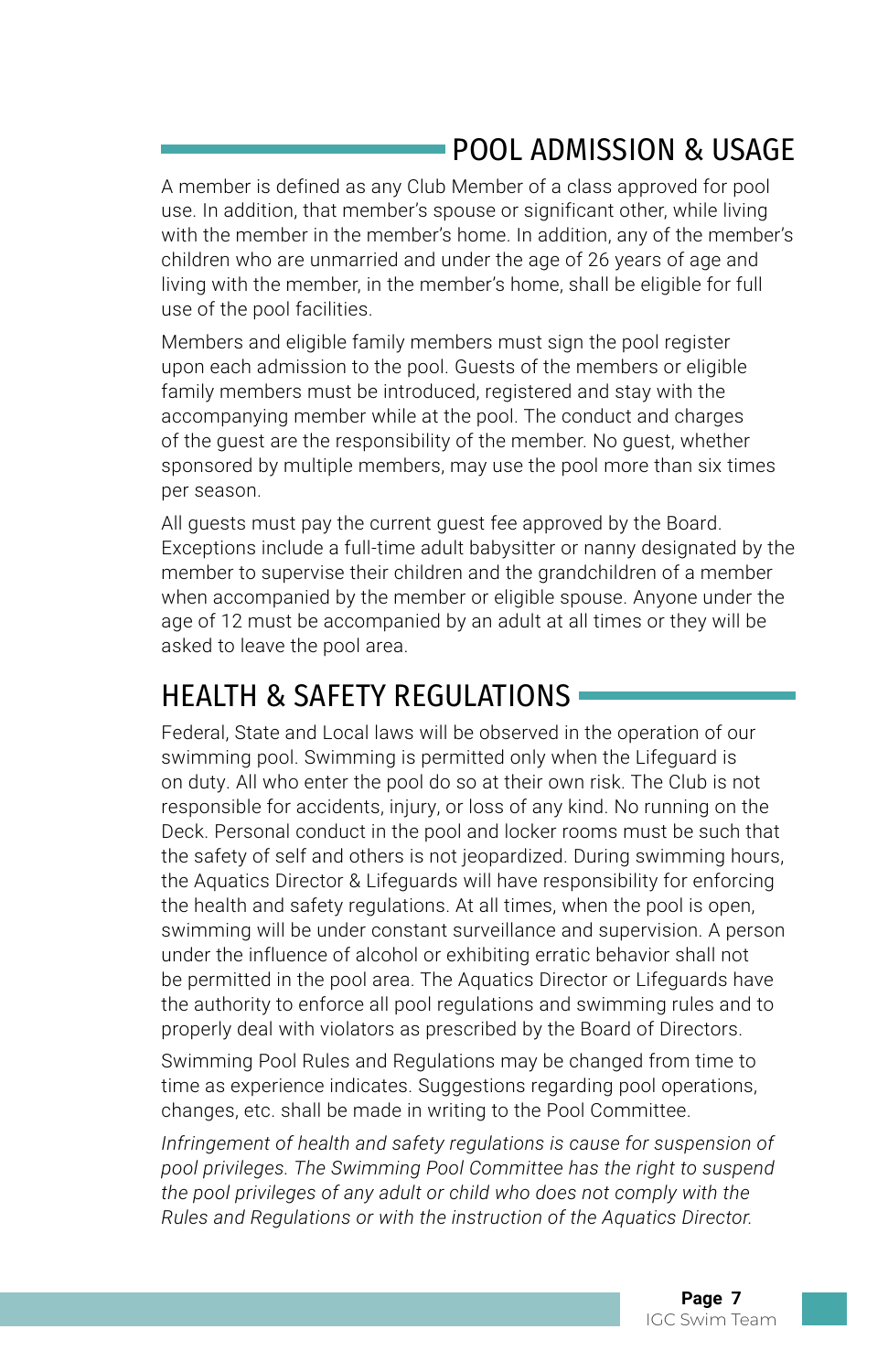## GENERAL POOL ETIQUETTE

We ask that you help keep IGC clean and tidy. Out staff works diligently to keep our property and pool area clean. Food vessels and napkins tend to blow around the pool, thus please help us by throwing away your garbage when finished. In addition, we have conveniently placed 3 towel barrels around the pool to put your used towels in. Finally, as a reminder, adults should always supervise their children at the pool and throughout the entire club. This is essential for their safety as well as other members enjoyment of the club. Inverness recognizes its special function as a family club and therefore, asks everyone's careful attention to rules governing children.

## \*GUARDIAN / NANNY/SITTER

Each family may have a nanny. Guardian/Nanny/Sitter- This person must be eighteen (18) years or older. The Nanny/Sitter is completely responsible for the conduct of the children he/she is watching. The Nanny/Sitter cannot bring guests. The underage children may bring one (1) guest per child while under Nanny/Sitter supervision. **The Nanny/ Sitter must register with the Aquatics Director.** There is no guest fee for the Nanny/Sitter.

## GUESTS

Members may bring guests on a per day basis subject to a daily guest fee of \$10. The daily guest fee will be \$20 on Holidays and Club Events. **Members must accompany their guests at all times.** No guest, whether sponsored by multiple members, may use the pool more than six times per season. Children under the age of ten (10) may have guests but only when parent or guardian is present.

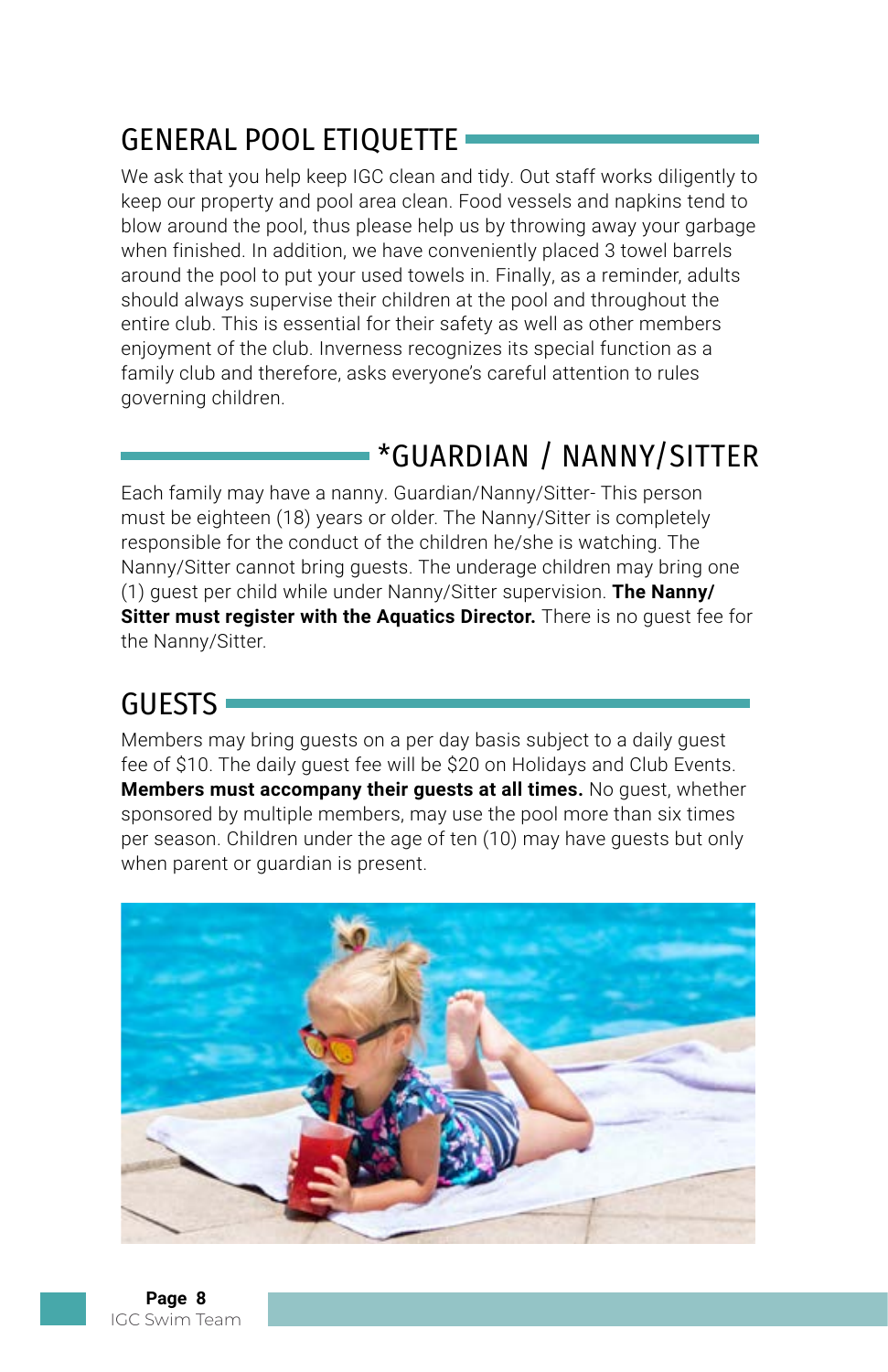#### **Appropriate cover up and footwear are to be worn to and from the**

**pool.** Bathing suits shall not be worn outside the pool area except as mentioned above. The Pool is a Smart Casual Dress area. Appropriate and tasteful denim is permitted. Proper dress attire is required when entering the clubhouse.

Children under sixteen (16) are never to be left unaccompanied in the locker room areas.

## CHILDREN<sup>=</sup>

Children under the age of twelve (12) are not permitted at the pool without parent or Guardian\* (Nanny/Sitter). Children under the age of 12 are not permitted to leave the pool areas unless accompanied by a parent or an adult (name registered with Club Office). The pool staff is not responsible for "baby sitting" or "parenting" member's children. It is the member's responsibility to supervise and care for their children.

To keep children and swimmers safe, the Aquatics Director, General Manager and Pool Committee will make the decision that young children left unattended habitually, who do not comply with the rules, or are deemed unsafe, will lose pool privileges.

Children under the age of 16 are not permitted in the Clubhouse unless accompanied by an adult. Children 16 and over are permitted in the Clubhouse, and will be afforded all the services of the Club and will be held to the same standards of behavior as any other member's quest. Any behavior problems will result in the loss of Clubhouse privileges.

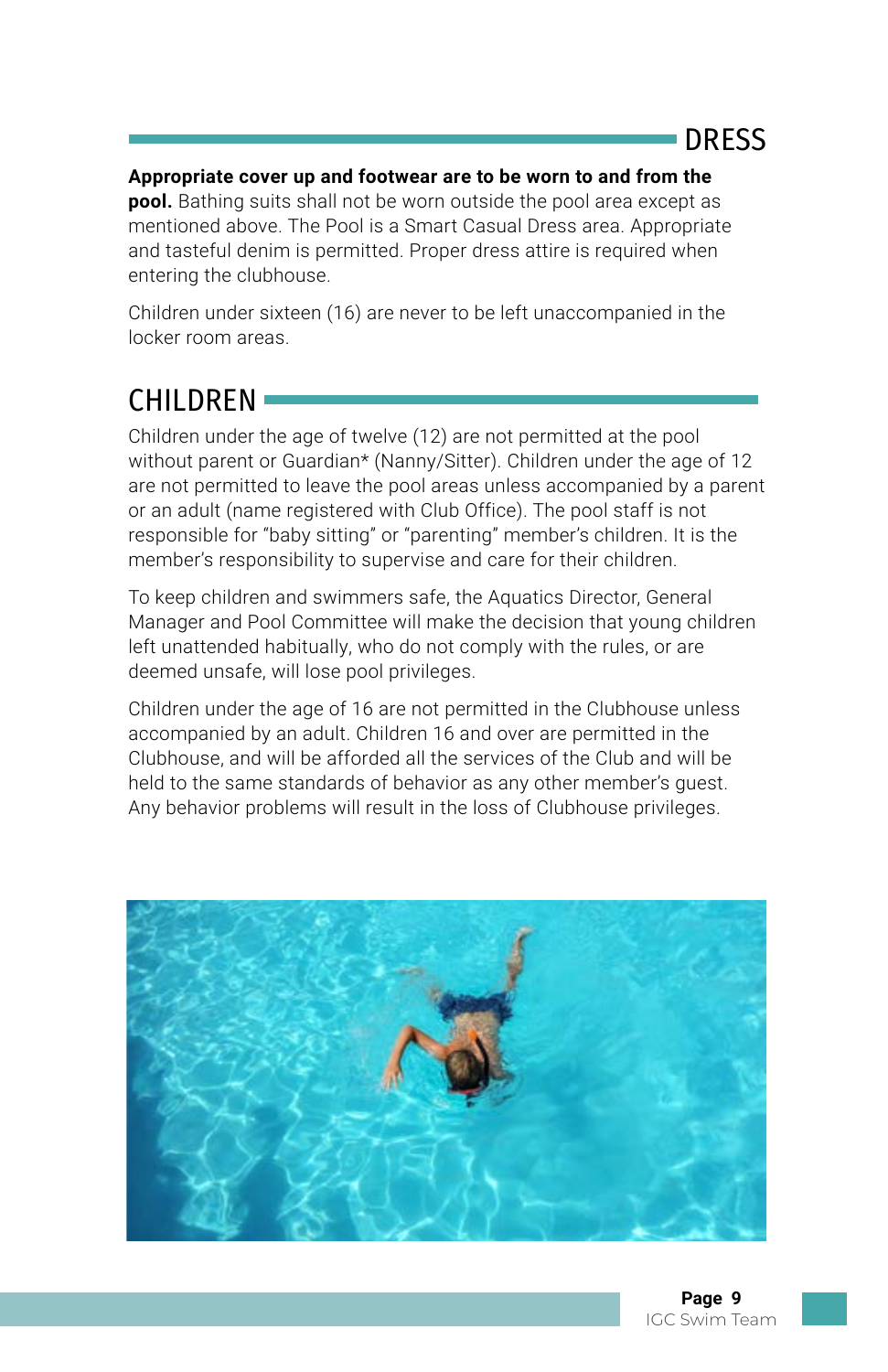## POOL RULES

#### **GENERAL:**

- 1. Every person must sign the record book when entering the pool area and be responsible for registering any guest.
- 2. No beverages or food are to be served or consumed, except in those areas specifically set aside for the purpose and as specified by the Aquatics Director.
- 3. No glassware will be allowed in the pool area (inside the fence). (State Law)
- 4. No smoking or vaping will be permitted anywhere on the pool premises.
- 5. The Club is not responsible for articles of clothing and swimming suits left behind in the dressing rooms or pool area.
- 6. One towel will be issued to each person. Used towels are to be deposited in the receptacle provided.
- 7. Persons having skin diseases and/or infections, sore or inflamed eyes, cold, nasal or ear discharge, or any communicable diseases, fever, tuberculosis, open sores, or is wearing a bandage or adhesive tape cannot be admitted to the pool.
- 8. All injuries occurring on the premises must be reported immediately to the lifeguard or aquatics director.
- 9. No animals will be permitted in the pool area.
- 10. All diving rules must be followed.
- 11. The Pool is a Smart Casual Dress area. Appropriate and tasteful denim is permitted.

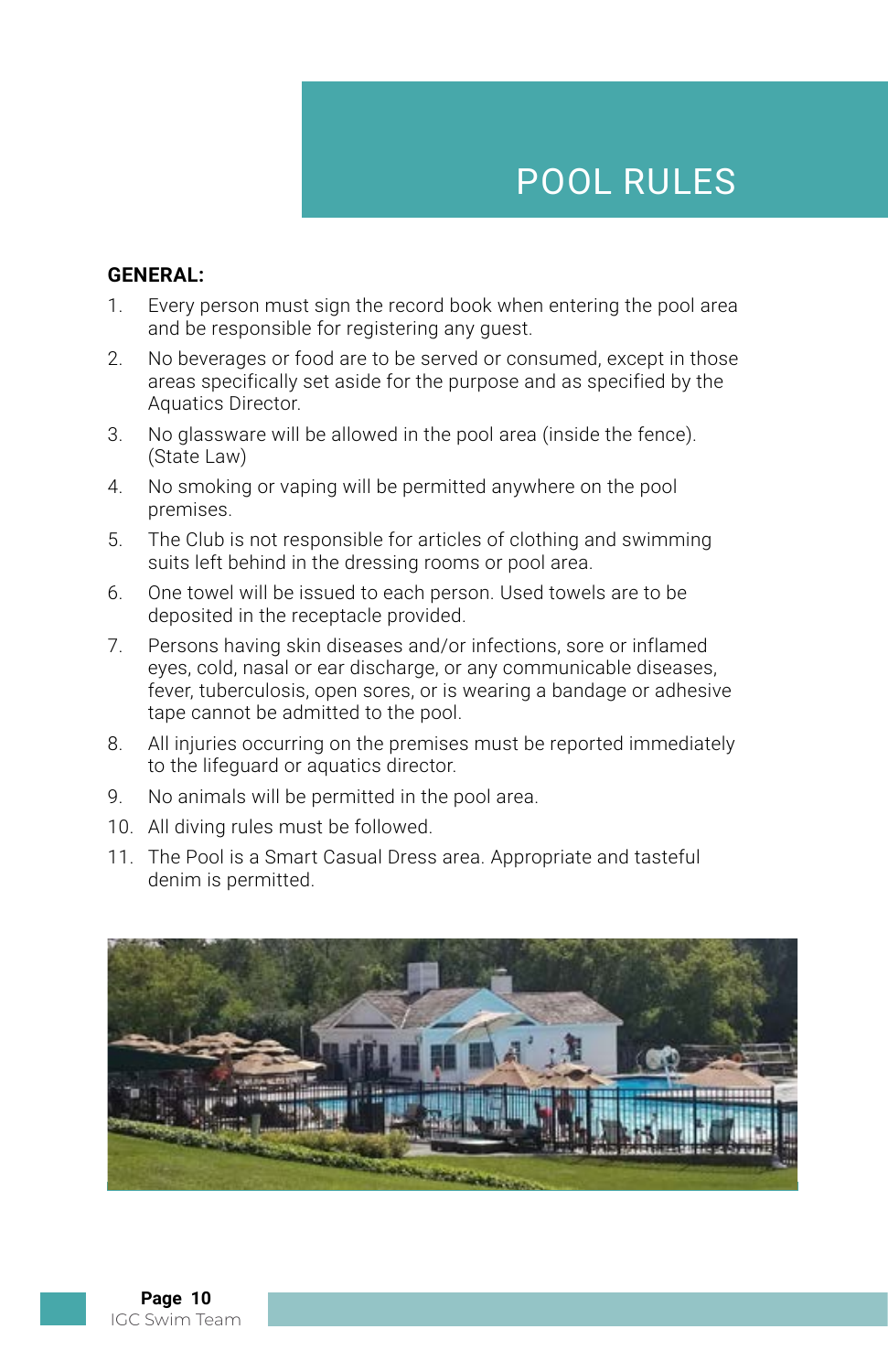#### **BEHAVIOR**

- 1. Anyone whose conduct or attire is not proper will be prohibited from the use of the pool.
- 2. Personal conduct in the pool and bathhouse must be such that the safety of self and others are not jeopardized.
- 3. Rowdy behavior in or around the pool or dressing rooms will not be tolerated and will not be permitted.
- 4. For your safety, floating devices are not permitted.

#### **ALCOHOL**

- 1. No alcoholic beverages shall be consumed in the pool. (State Law)
- 2. A person under the influence of alcohol or exhibiting erratic behavior shall not be permitted in the pool area and will be subject to suspension.

#### **DIVING BOARD**

- 1. No back flips or backwards diving is allowed.
- 2. Only one person on the diving board at a time.
- 3. Diver must be able to swim to the ladder on their own without any assistance.
- 4. Lifeguards reserve the right to restrict any dive based on safety concerns.
- 5. Only one swimmer allowed in the diving area at a time.
- 6. Diver must exit the diving area once they enter the pool.
- 7. No swimming or playing in the diving area while the diving boards are in use.
- 8. Only one bounce is allowed before diving.
- 9. Children may not be thrown from or caught after jumping from the diving board.
- 10. Children may not use floaties or vests when using the diving board.

#### **SUSPENSION**

Infraction of any of the pool rules is grounds for immediate expulsion from the pool area for the remainder of the day.

In the event any person is requested to leave due to violation of existing rules, suspension will be as follows:

| First Violation  | Remainder of the Day                     |
|------------------|------------------------------------------|
| Second Violation | Three Days                               |
| Third Violation  | Until reviewed by the Board of Directors |
|                  | at the next regularly scheduled Board    |
|                  | Meeting.                                 |

**Page 11** IGC Swim Team